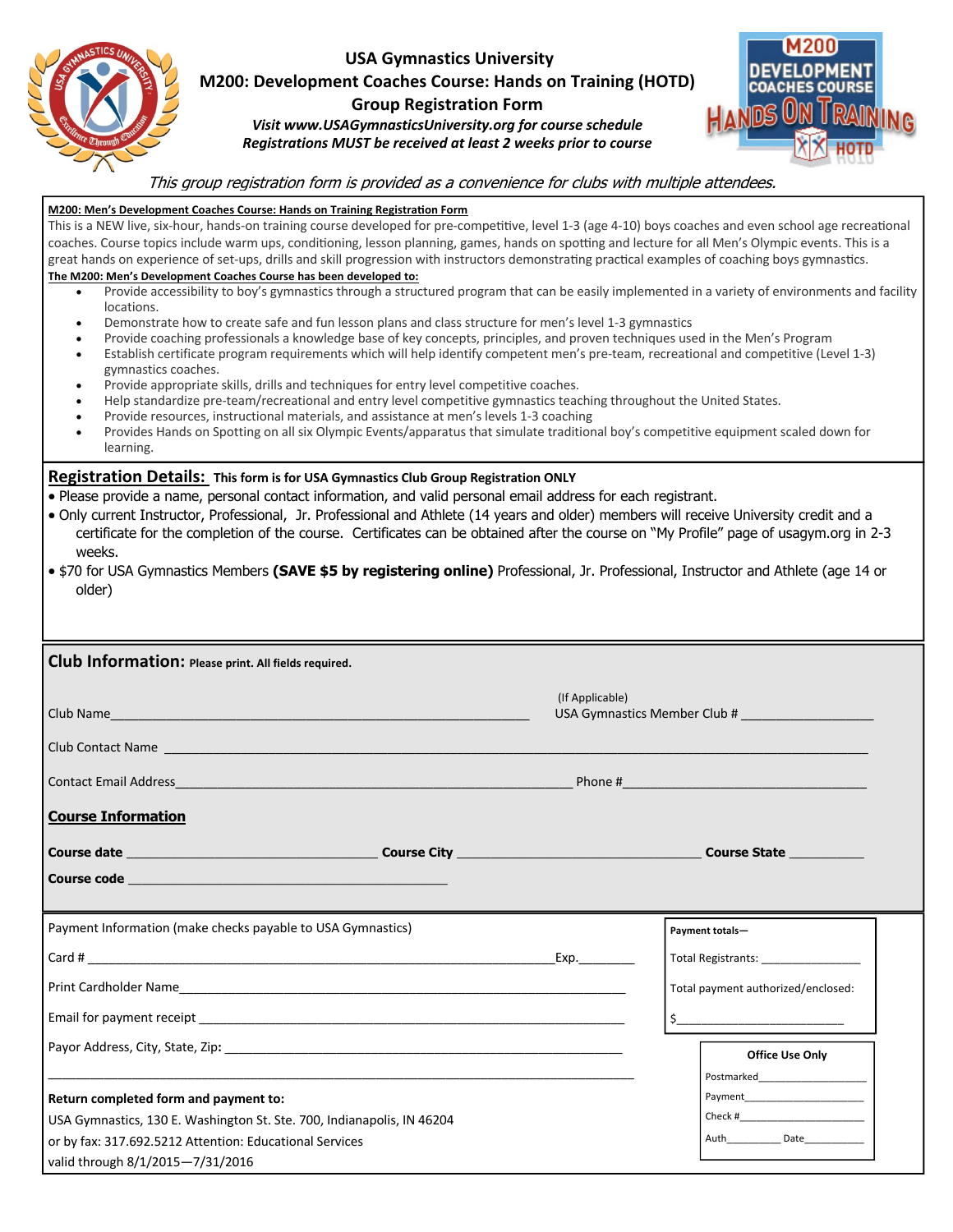| <b>Registrant 1</b>                                                               |                                         | office use only: Reg#<br>\$ |                                                                                                                                                                                                                                                   |                                                                                                                                                                                                                               |  |
|-----------------------------------------------------------------------------------|-----------------------------------------|-----------------------------|---------------------------------------------------------------------------------------------------------------------------------------------------------------------------------------------------------------------------------------------------|-------------------------------------------------------------------------------------------------------------------------------------------------------------------------------------------------------------------------------|--|
| $\Box$ Member Registration Fee \$70                                               | □ Non Member Registration Fee \$85      |                             |                                                                                                                                                                                                                                                   |                                                                                                                                                                                                                               |  |
|                                                                                   |                                         |                             | (if applicable)                                                                                                                                                                                                                                   |                                                                                                                                                                                                                               |  |
|                                                                                   |                                         |                             |                                                                                                                                                                                                                                                   |                                                                                                                                                                                                                               |  |
|                                                                                   |                                         |                             |                                                                                                                                                                                                                                                   |                                                                                                                                                                                                                               |  |
|                                                                                   |                                         |                             |                                                                                                                                                                                                                                                   |                                                                                                                                                                                                                               |  |
|                                                                                   |                                         |                             |                                                                                                                                                                                                                                                   |                                                                                                                                                                                                                               |  |
| <b>Registrant 2</b>                                                               |                                         |                             | office use only: Reg#                                                                                                                                                                                                                             | S,                                                                                                                                                                                                                            |  |
| $\Box$ Member Registration Fee \$70                                               | $\Box$ Non Member Registration Fee \$85 |                             | (if applicable)                                                                                                                                                                                                                                   |                                                                                                                                                                                                                               |  |
|                                                                                   |                                         |                             |                                                                                                                                                                                                                                                   |                                                                                                                                                                                                                               |  |
|                                                                                   |                                         |                             |                                                                                                                                                                                                                                                   |                                                                                                                                                                                                                               |  |
|                                                                                   |                                         |                             |                                                                                                                                                                                                                                                   |                                                                                                                                                                                                                               |  |
|                                                                                   |                                         |                             |                                                                                                                                                                                                                                                   |                                                                                                                                                                                                                               |  |
|                                                                                   |                                         |                             |                                                                                                                                                                                                                                                   |                                                                                                                                                                                                                               |  |
| <b>Registrant 3</b>                                                               |                                         |                             | office use only: Reg#___                                                                                                                                                                                                                          | $\frac{1}{2}$                                                                                                                                                                                                                 |  |
| $\Box$ Member Registration Fee \$70                                               | $\Box$ Non Member Registration Fee \$85 |                             |                                                                                                                                                                                                                                                   |                                                                                                                                                                                                                               |  |
|                                                                                   |                                         |                             | (if applicable)                                                                                                                                                                                                                                   |                                                                                                                                                                                                                               |  |
|                                                                                   |                                         |                             |                                                                                                                                                                                                                                                   |                                                                                                                                                                                                                               |  |
|                                                                                   |                                         |                             |                                                                                                                                                                                                                                                   |                                                                                                                                                                                                                               |  |
|                                                                                   |                                         |                             |                                                                                                                                                                                                                                                   |                                                                                                                                                                                                                               |  |
|                                                                                   |                                         |                             |                                                                                                                                                                                                                                                   |                                                                                                                                                                                                                               |  |
| <b>Registrant 4</b>                                                               |                                         |                             | office use only: Reg#                                                                                                                                                                                                                             | \$                                                                                                                                                                                                                            |  |
| $\square$ Member Registration Fee \$70 $\square$ Non Member Registration Fee \$85 |                                         |                             | (if applicable)                                                                                                                                                                                                                                   |                                                                                                                                                                                                                               |  |
|                                                                                   |                                         |                             |                                                                                                                                                                                                                                                   |                                                                                                                                                                                                                               |  |
|                                                                                   |                                         |                             |                                                                                                                                                                                                                                                   |                                                                                                                                                                                                                               |  |
|                                                                                   |                                         |                             |                                                                                                                                                                                                                                                   |                                                                                                                                                                                                                               |  |
|                                                                                   |                                         |                             |                                                                                                                                                                                                                                                   |                                                                                                                                                                                                                               |  |
|                                                                                   |                                         |                             |                                                                                                                                                                                                                                                   |                                                                                                                                                                                                                               |  |
| <b>Registrant 5</b>                                                               |                                         |                             |                                                                                                                                                                                                                                                   | office use only: Reg# 5 5 5 5 5 5 5 6 7 7 8 7 7 8 7 7 8 7 7 8 7 7 8 7 7 8 7 7 8 7 7 8 7 7 8 7 7 8 7 7 8 7 7 8 7 7 8 7 7 8 7 7 8 7 7 8 7 7 8 7 7 8 7 7 8 7 7 8 7 7 8 7 7 8 7 7 8 7 7 8 7 7 8 7 7 8 7 7 8 7 7 8 7 7 8 7 7 8 7 7 |  |
| $\square$ Member Registration Fee \$70 $\square$ Non Member Registration Fee \$85 |                                         |                             |                                                                                                                                                                                                                                                   |                                                                                                                                                                                                                               |  |
|                                                                                   |                                         |                             | (if applicable)<br>Name Later and the contract of the contract of the CDLC. Contract of the CDLC. Contract of the CDLC. Contract of the CDLC. Contract of the CDLC. Contract of the CDLC. Contract of the CDLC. Contract of the CDLC. Contract of |                                                                                                                                                                                                                               |  |
|                                                                                   |                                         |                             |                                                                                                                                                                                                                                                   |                                                                                                                                                                                                                               |  |
|                                                                                   |                                         |                             |                                                                                                                                                                                                                                                   |                                                                                                                                                                                                                               |  |
|                                                                                   |                                         |                             |                                                                                                                                                                                                                                                   |                                                                                                                                                                                                                               |  |
|                                                                                   |                                         |                             |                                                                                                                                                                                                                                                   |                                                                                                                                                                                                                               |  |